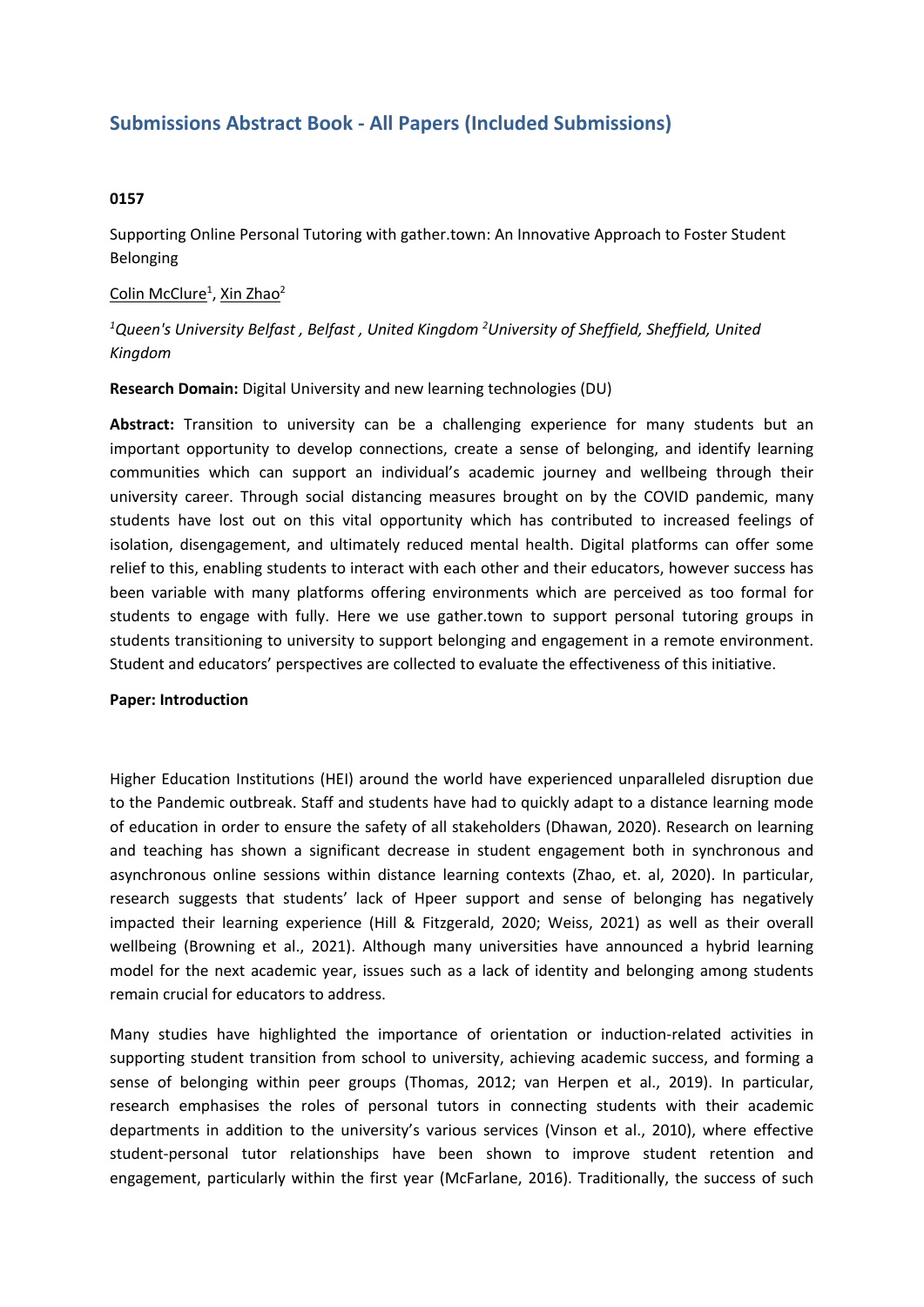orientation events, including personal tutoring systems, is in part attributed to their face-to-face nature (Lindsay, 2011) and their use of small groups (Glogowska, Young & Lockyer, 2007). However, opportunities for these have been reduced due to the pandemic and fostering <sup>a</sup> sense of belonging through similar events in distance learning contexts is known to be <sup>a</sup> challenge.

Informal interaction between students as well as with academics, is acknowledged to be an important element of student belonging as well as first-year academic performance (Severiens & Wolff 2008; van Herpen et al., 2019). Common online teaching platforms, such as Google Classroom or Microsoft Teams, offer predominantly synchronised video conferencing (SVC) in place of traditional face-to-face teaching or student support sessions. Although very effective applications, sessions delivered via these platforms offer limited opportunity for informal discussion between students, or indeed between students and academics (Themeli, 2016). Recent research has called for additional digital resources and training for personal tutors when conducting tutorials online (Woods, 2020).

Gather.town is an online application which offers users <sup>a</sup> proximity-based, video-conferencing experience in an avatar-populated 2-D environment whereby participants can engage with each other and pre-placed objects (e.g. images, videos, documents etc.) by moving closer to them in virtual space. Although the use of this technology within HE student-facing initiatives is limited, recent work has demonstrated it is preferred over conventional SVC platforms, particularly due to the increased opportunity for informal interaction between peers as well as with academics (McClure & Williams, in press), scenarios which are difficult to foster in remote learning contexts.

With limited opportunities for HEIs to promote effective student belonging in distance-learning contexts and the majority of institutions intending to adopt <sup>a</sup> more hybrid model of teaching following the pandemic (Paudel, 2021), GT may provide <sup>a</sup> useful tool to encourage <sup>a</sup> sense of belonging within students transitioning to university, and thus to improve student retention, achievement, and the overall student experience. This study aims to investigate this hypothesis by the means of integrating GT into the personal tutoring systems of two UK universities to determine the impact of belonging within transitioning students.

## **Methods**

## Implementation

Academic personal tutors from two research-intensive UK universities were encouraged to use GT as <sup>a</sup> way to communicate with their first year, personal tutor groups remotely. As individual personal tutorial group numbers were below 25, the use of GT was free, and students were encouraged to use the space outside of official academic-led sessions for peer-support purposes throughout the academic year.

Informed by the Scale of belonging model (Meeuwisse, Severiens & Born, 2010), this research aims to explore the impact of adoption of GT by personal tutors and measure its effectiveness in fostering students' sense of identity. The project adopts <sup>a</sup> sequential mixed methods approach, collecting online structured questionnaires followed by semi-structured interviews of students. Data analysis includes quantitative analysis using SPSS software and Thematic Analysis (Braun & Clarke, 2006).

## **Results**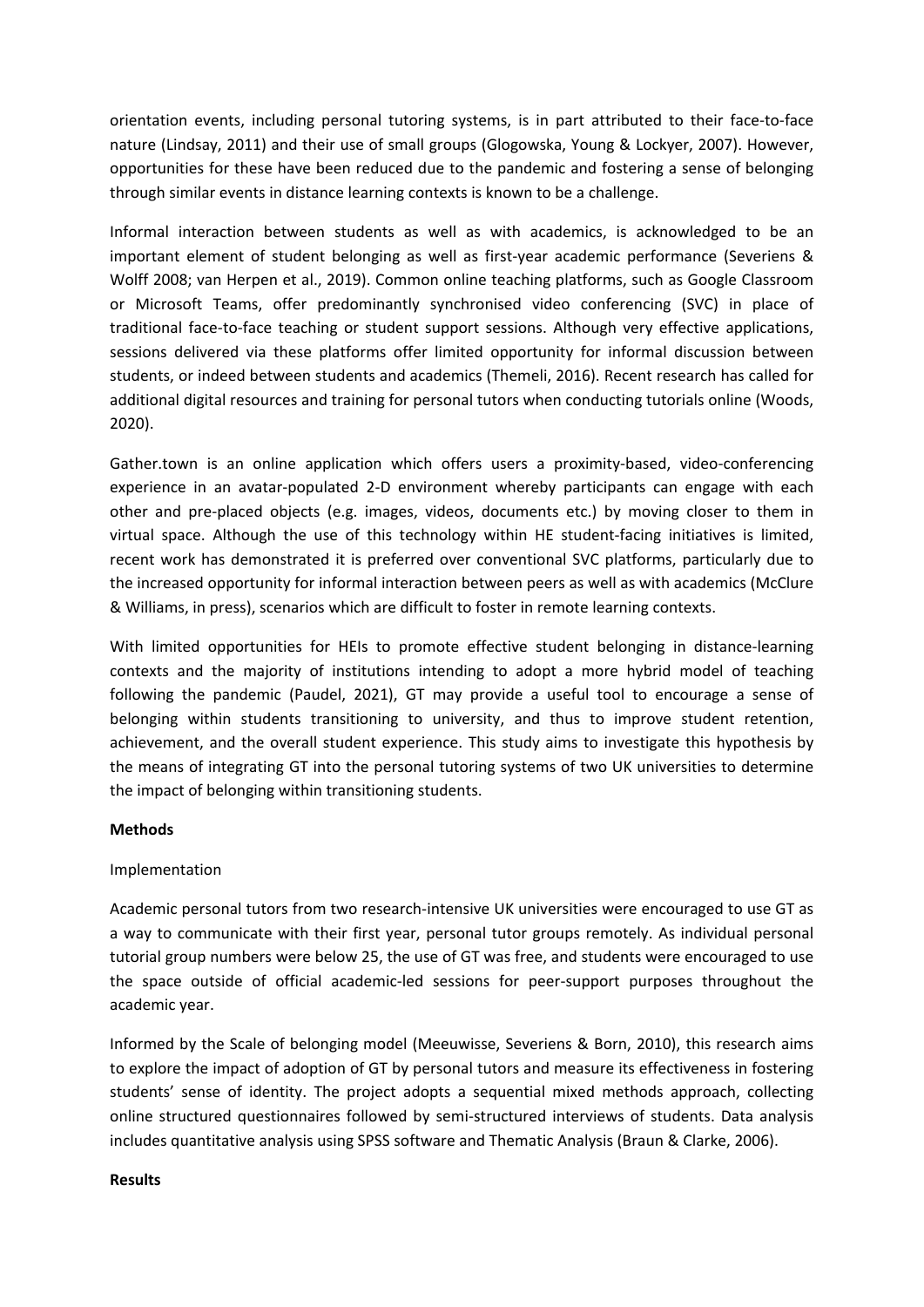Results for this study are yet to be collected, but will be obtained, analysed before presenting at the conference. The research findings will hopefully showcase an effective tool for fostering student belonging through online personal tutorial systems.

**References:** Braun, V., & Clarke, V. (2006). Using thematic analysis in psychology. *Qualitative research in psychology*, *3*(2), 77-101.

Browning M.H.E.M, Larson L.R., Sharaievska I., Rigolon A., McAnirlin O., Mullenbach L., et al. (2021). Psychological impacts from COVID19 among university students: Risk factors across seven states in the United States. *PLoS ONE, 16*(1).

Dhawan, S. (2020) 'Online Learning: A Panacea in the Time of COVID-19 Crisis. J*ournal of Educational Technology Systems*, *49*(1): 5-22.

Glogowska, M., Young, P. & Lockyer, L. (2007). 'Should I go or should I stay?': A study of factors influencing students' decisions on early leaving. *Active Learning in Higher Education, 8*(1): 63–77.

Goodenow, C. (1993) Classroom belonging among early adolescent students: Relationships to motivation and achievement. *Journal of Early Adolescence*. *13*(1): 21–43.

Hill, K., & Fitzgerald, R. (2020). Student perspectives of the impact of COVID-19 on learning. *All Ireland Journal of Higher Education*, *12*(2).

Lindsay, S. (2011). Do students in UK Higher Education Institutions need personal tutors?. *Learning at City Journal*, *1*(1), 40-45.

Meeuwisse, M., Severiens, S.E. & Born, M.P. (2010). Learning Environment, Interaction, Sense of Belonging and Study Success in Ethnically Diverse Student Groups. *Research in Higher Education, 51*(6): 528–45.

McClure, C.D. & Williams, P.N. (in press). Gather.town: an opportunity for self-paced learning in <sup>a</sup> synchronous, distance-learning environment. *Compass: Journal for Learning and Teaching*.

McFarlane, K.J. (2016). Tutoring the Tutors: Supporting Effective Personal Tutoring. *Active Learning in Higher Education, 17*(1): 77–88.

Paudel, P. (2021) Online education: Benefits, challenges and strategies during and after COVID-19 in higher education. *International Journal on Studies in Education (IJonSE)*, *3*(2): 70-85.

Salisbury, F., Rossiter, I., & Ung, E. (2018). New tactics for orientation: Using gamification to connect and engage students. In *Planning Library Orientations* (pp. 29-40). Chandos Publishing.

Severiens, S. E., & Wolff, R. (2008). A Comparison of Ethnic Minority and Majority Students: Social and Academic Integration, and Quality of Learning. *Studies in Higher Education, 33*(3): 253–66.

Themeli, C. & Bougia, A. (2016) 'Tele-proximity: Tele-community of Inquiry Model. Facial Cues for Social, Cognitive, and Teacher Presence in Distance Education.' International Review of Research in